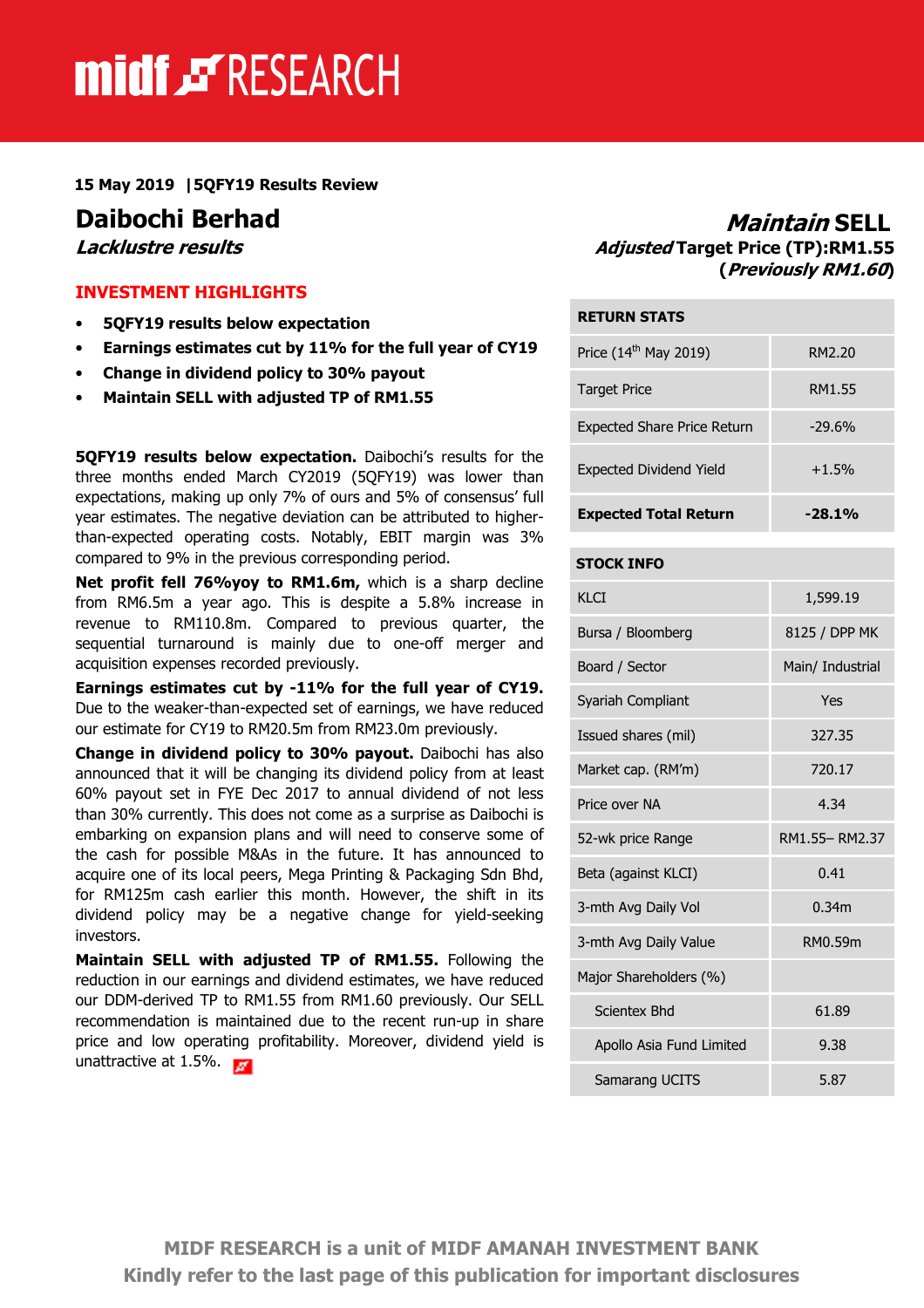### INVESTMENT STATISTICS

| FYE Dec (RM'm)               | <b>FY2016</b> | <b>FY2017</b> | <b>FY2018</b> | <b>FY2019F*</b> | <b>FY2020F*</b> |
|------------------------------|---------------|---------------|---------------|-----------------|-----------------|
| Revenue                      | 371.2         | 388.7         | 430.8         | 465.7           | 506.2           |
| Gross profit                 | 49.2          | 39.9          | 31.7          | 35.7            | 41.8            |
| Profit before tax            | 30.0          | 35.7          | 20.6          | 25.6            | 31.6            |
| Income tax expense           | $-5.4$        | $-8.7$        | $-3.8$        | $-3.8$          | $-4.7$          |
| Net profit                   | 24.5          | 27.1          | 16.8          | 21.8            | 26.8            |
| <b>PATAMI</b>                | 24.5          | 26.0          | 15.2          | 20.5            | 25.2            |
| EPS (sen)                    | 7.5           | 7.9           | 4.6           | 6.2             | 7.7             |
| EPS growth (%)               | $-8.3$        | 6.0           | $-41.3$       | 34.4            | 23.1            |
| PER(x)                       | 29.4          | 27.8          | 47.3          | 35.2            | 28.6            |
| Net dividend (sen)           | 5.4           | 5.2           | 3.4           | 3.4             | 4.2             |
| Dividend yield (%)           | 2.5           | 2.4           | 1.5           | 1.5             | 1.9             |
| Gross profit margin (%)      | 13.3          | 10.3          | 7.4           | 7.7             | 8.3             |
| Profit before tax margin (%) | 8.1           | 9.2           | 4.8           | 5.5             | 6.2             |
| Net profit margin (%)        | 6.6           | 7.0           | 3.8           | 4.4             | 5.0             |

Source: Company, MIDFR

Daibochi has changed its financial year to July-2019 but we maintain it Dec-2019 for comparison purpose.

#### Daibochi: 5QFY19 results summary

| <b>FYE Dec (RM'm)</b>                         | <b>5QFY19</b> | <b>1QFY18</b> | <b>YoY</b> (%) | <b>QoQ</b> (%) |
|-----------------------------------------------|---------------|---------------|----------------|----------------|
| Revenue                                       | 110.8         | 104.7         | 5.8            | 0.3            |
| <b>Profit from operations</b>                 | 3.3           | 9.4           | (64.9)         | N/A            |
| Finance costs                                 | (1.0)         | (0.9)         | 15.8           | N/A            |
| Share of profit of equity-accounted associate | 0.0           | 0.0           | (139.1)        | N/A            |
| <b>Profit before tax</b>                      | 2.4           | 8.5           | (71.8)         | N/A            |
| Income tax expense                            | (0.2)         | (1.5)         | (84.5)         | N/A            |
| <b>Profit after tax</b>                       | 2.1           | 7.1           | (69.8)         | N/A            |
| <b>PATAMI</b>                                 | 1.6           | 6.5           | (76.2)         | N/A            |
| Basic EPS (sen)                               | 0.5           | 2.0           | (76.3)         | N/A            |
|                                               |               |               | $+/(-)$ ppts   |                |
| PBT margin (%)                                | 2.1           | 8.2           | (6.0)          | (3.7)          |
| PAT margin (%)                                | 1.9           | 6.8           | (4.8)          | (3.4)          |
| Tax rate $(\%)$                               | 9.6           | 17.1          | (7.5)          | 1.1            |
| <b>Geographical Segments</b>                  |               |               |                |                |
| Revenue                                       |               |               |                |                |
| Malaysia                                      | 82.2          | 81.0          | 1.5            | 3.6            |
| Australia                                     | 19.5          | 15.3          | 27.7           | (15.4)         |
| Myanmar                                       | 8.5           | 8.1           | 5.5            | 31.2           |
| Source: Company, MIDFR                        |               |               |                |                |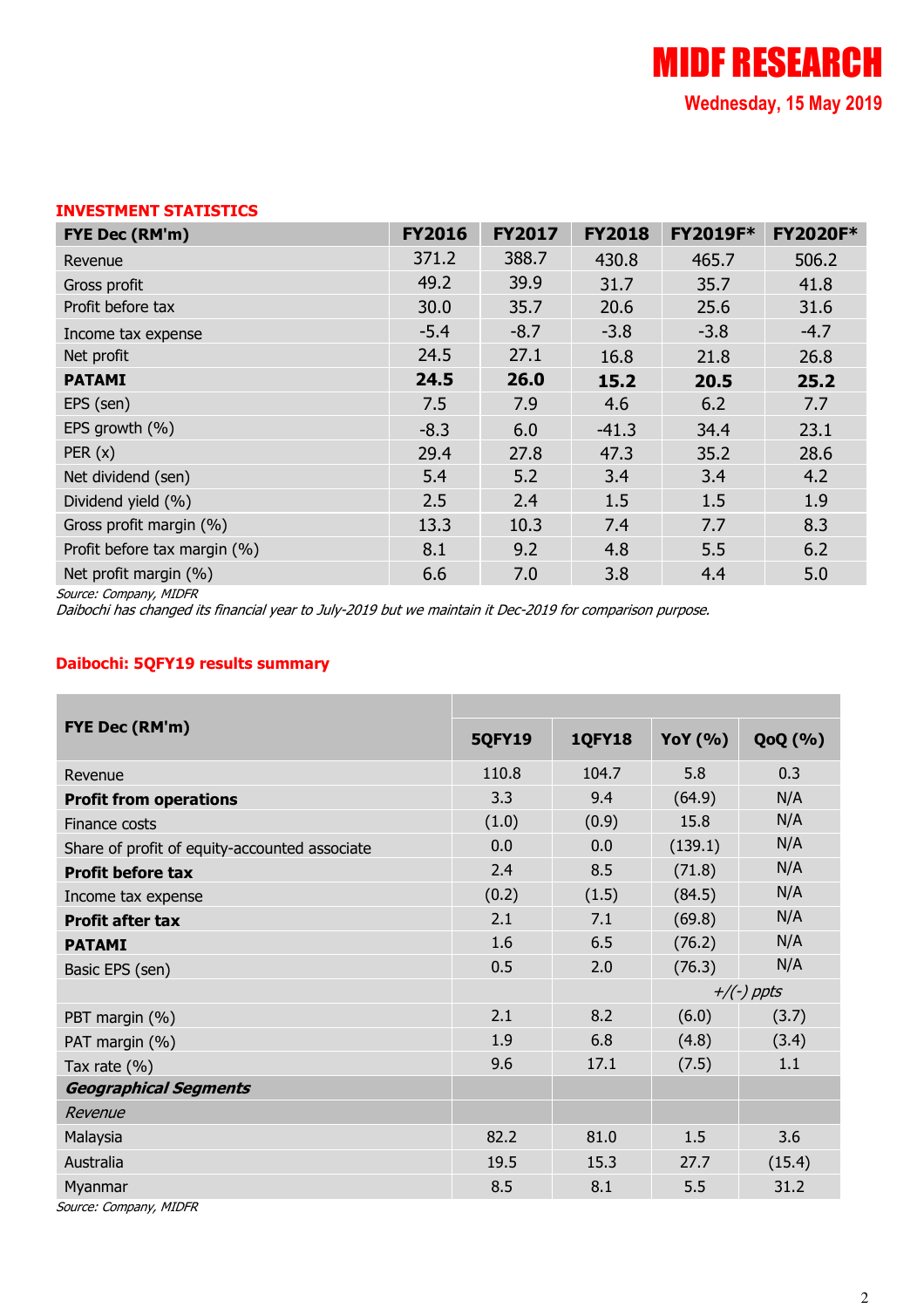

#### DAILY PRICE CHART



Source: Bloomberg